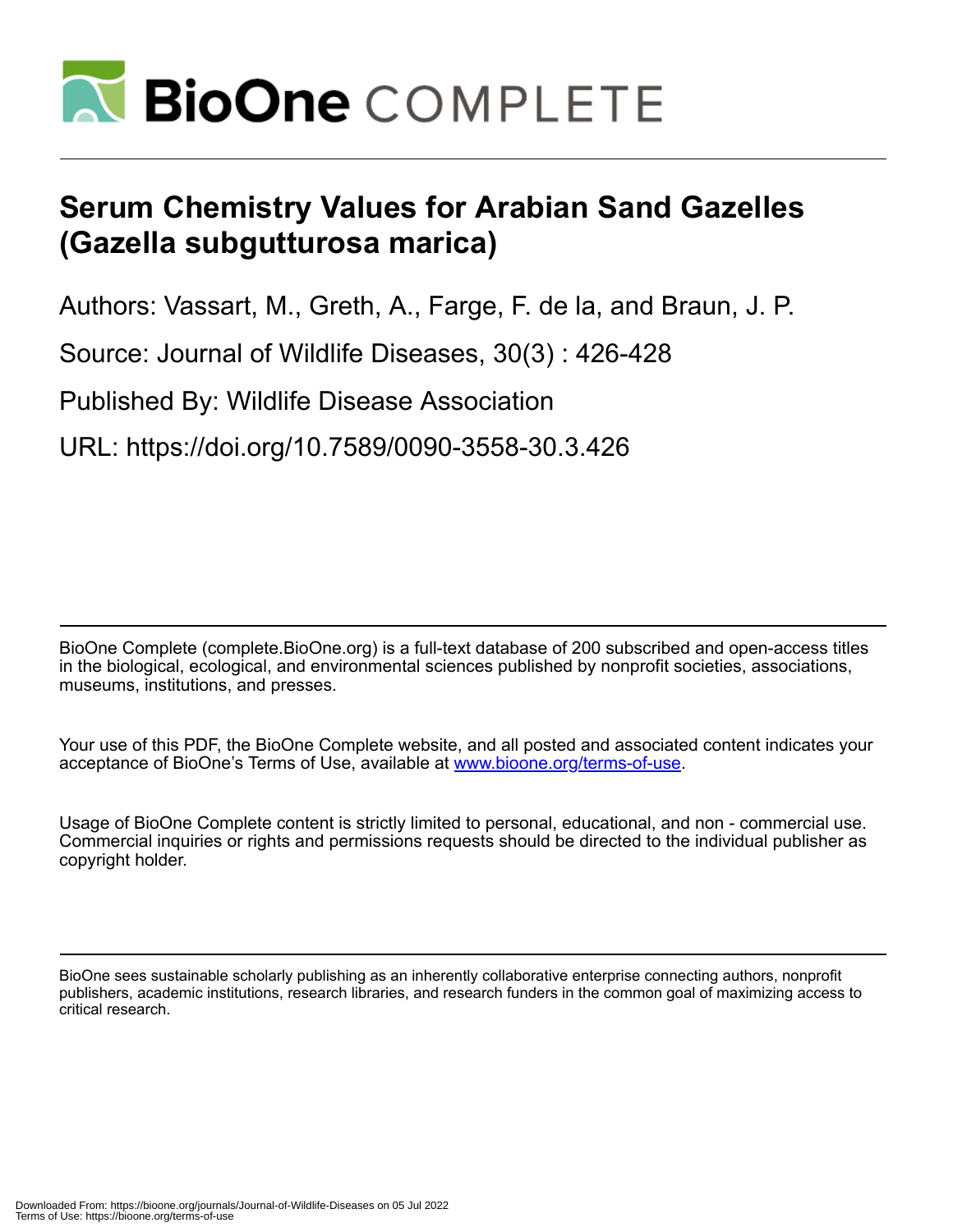## **Serum Chemistry Values for Arabian Sand Gazelles (Gazella subgutturosa marica)**

**M. Vassart,' A. Greth,<sup>2</sup> F. de la Farge,<sup>3</sup> and J. P. Braun,' ' Ecole Nationale Vétérinaire de Toulouse, 23 chemin** des Capelles 31076, Toulouse, France; <sup>2</sup> National Wildlife Research Center, P.O. Box 1086, Taïf, Saudi-Arabia; <sup>3</sup> Hôpital Rangueil, chemin du Vallon 31054, Toulouse, France

**ABSTRACT:** Values for urea, creatinine, glu cose, total bilirubin, sodium, potassium, chloride, calcium, phosphates, magnesium, alkaline phosphatase, aspartate aminotransferase, alanine aminotransferase, lactate deshydrogenase, and creatine-kinase are reported for the first time for 32 sand gazelles *(Gazella subgutturosa marica)* in Saudi Arabia. Comparisons were made between two groups: one sampled before a trip and the other sampled after a 14 hr trip. Only aspartate aminotransferase was higher in the second group; magnesium and phosphates were lower in that group.

*Key words:* Sand gazelles, serum characteristics, Antilopinae, *Gazella subgutturosa.*

Three species of gazelles are considered native to Saudi Arabia (Thouless et al., 1991): the goitred gazelle or sand gazelle, *Gazella subgutturosa,* known locally as nheem; the Arabian gazelle G. *gazella;* and the Saudi gazelle, G. *(Dorcas) saudiya.* The rheem found in Saudi Arabia is thought to be a subspecies (G. *subgutturosa marica*), different from the one found in Persia (G. *subgutturosa subgut turosa)* (Harrison and Bates, 1991). The only two areas in Saudi Arabia where the sand gazelles still are resident are the Al Harrah and Al Khunfah reserves in the north. However, two captive populations also exist: Thumamah, managed by the King Khaled Wildlife Research Center (KKWRC) (25°03'N,  $46°45'E$ ) near Riyadh, and another at Gassim (27°09'N, 43°29'E).

As with other wild animals, sand gazelles manifest few clinical signs of disease. Baseline biochemical data are needed to determine the physiological effects of wildlife diseases. Little information is available for gazelle species generally (Bush et a!., 1981) and none for the sand gazelle.

On 10 June 1991, 32 adult animals (eight females, 24 males) had their blood sam pled for biochemical analyses. The animals all were captured by use of a boma (trap made with canvas around a food point and released by a remote control system) (Pienaar, 1973) in the private collection of Gassim; they then were caught manually inside the trap. The animals' heads were covered immediately on capture, and no undue stress was noted during handling. For ten animals (group 1), blood samples were immediately collected from the jugular vein, the elapsed time between man ual capture and sampling was 5 to 15 min. Samples were placed in an insulated container with ice-packs. Within 2 hr, each clot was separated by centrifugation; sera were stored in liquid nitrogen. The 22 oth er animals (group 2) were individually crated immediately after the capture and loaded on a truck. No tranquilizers on drugs were administered. The animals were transported during the night to avoid heat stress. The transport lasted 14 hr before reaching the protected area, Mahazat as Said (about 200 km east of Taif,  $21°59'$  to 22°31'N, 40°27' to 42°12'E) where the animals were destined to be reintroduced. No stress was observed in the gazelles during transportation.

The animals were sampled at their arrival in Mahazat as Said following the same protocol; the gazelles were manually re strained and their heads were covered, the elapsed time between capture in the crate and blood sampling was about 10 min. Sera were separated within 4 hr. All sera were stored at  $-80$  C until laboratory analyses were conducted as a retrospective study 16 mo later. Following sampling all animals were carefully watched during the next few weeks as part of a behavioral ecology study. No gazelle showed any signs of illness. We assumed that all gazelles were in good health. Urea nitrogen, creatinine,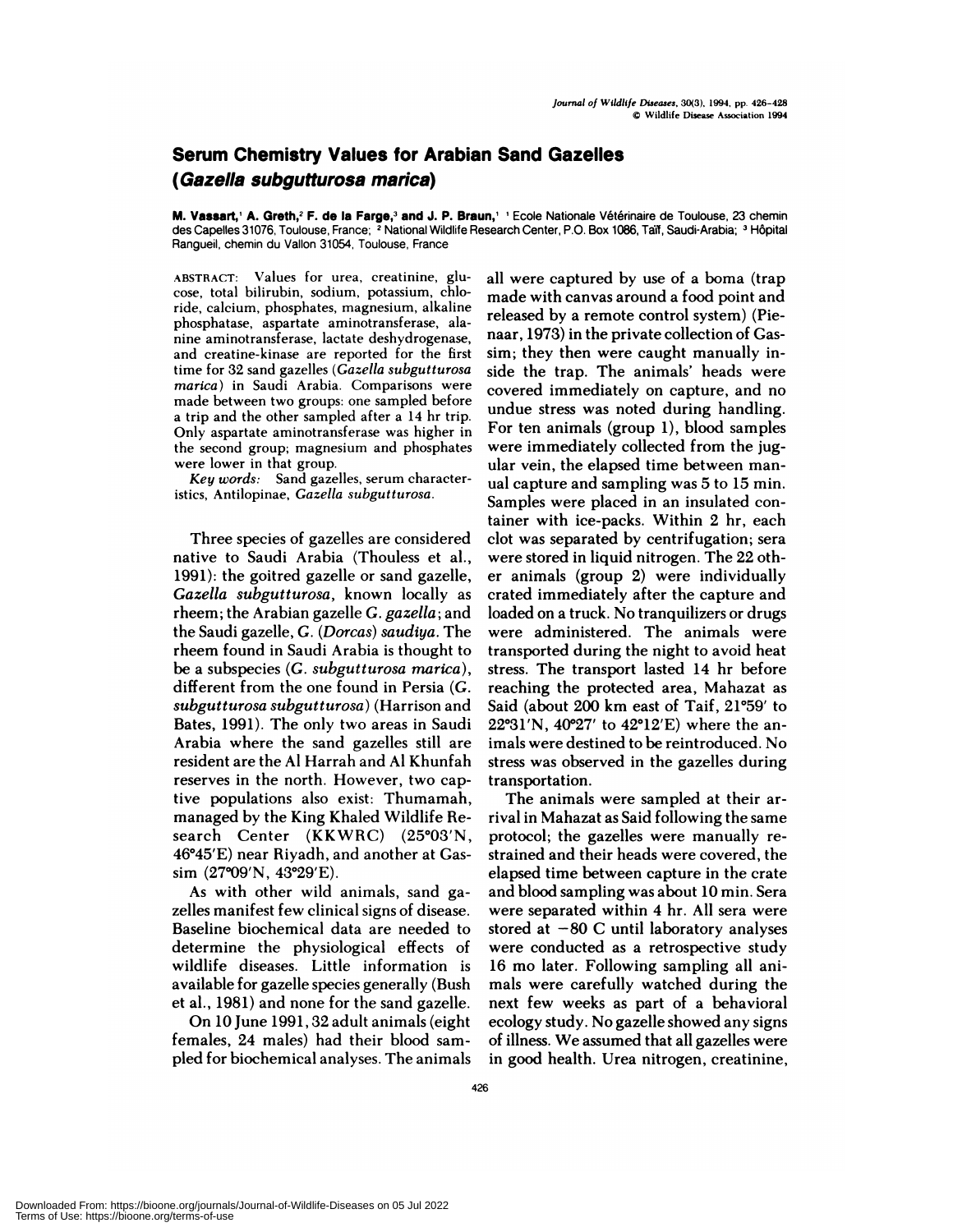|                                |             | All<br>gazelles<br>$(n = 32)$ | Group 1<br>$(n = 10)$ | Group 2<br>$(n = 22)$ |
|--------------------------------|-------------|-------------------------------|-----------------------|-----------------------|
| Urea                           | mmol/l      | $9.2 \pm 1.3$                 | $9.63 \pm 3.9$        | $9.08 \pm 0.8$        |
| <b>Creatinine</b>              | $\mu$ mol/l | $114 \pm 15$                  | $122.9 \pm 4$         | $111.32 \pm 11.5$     |
| Glucose                        | mmol/l      | $6.3 \pm 0.7$                 | $5.23 \pm 1.4$        | $6.8 \pm 0.8$         |
| Total bilirubin                | $\mu$ mol/l | $11 \pm 2$                    | 11.1 $\pm$ 3.7        | $12.23 \pm 3.5$       |
| Sodium                         | mmol/l      | $170 \pm 8$                   | $175.6 \pm 20.6$      | $167.32 \pm 8.2$      |
| Potassium                      | mmol/l      | $5.7 \pm 0.3$                 | $6.28 \pm 0.8$        | $5.52 \pm 0.2$        |
| Chloride                       | mmol/l      | $128 \pm 7$                   | $133.5 \pm 16.9$      | $126.64 \pm 6.8$      |
| Calcium                        | mmol/l      | $2.58 \pm 0.14$               | $2.51 \pm 0.3$        | $2.62 \pm 0.2$        |
| <b>Phosphates</b> <sup>b</sup> | mmol/l      | $1.71 \pm 0.40$               | $2.37 \pm 0.7$        | $1.42 \pm 0.4$        |
| Magnesium <sup>h</sup>         | mmol/l      | $0.68 \pm 0.08$               | $0.84 \pm 0.2$        | $0.62 \pm 0.1$        |
| ALP <sup>c</sup>               | U/I         | $15 \pm 5$                    | $14.4 \pm 2.5$        | $15.68 \pm 7.4$       |
| <b>AST</b> <sup>b.c</sup>      | U/I         | $202 \pm 28$                  | $148.2 \pm 56$        | $227.09 \pm 27.9$     |
| ALT <sup>c</sup>               | U/I         | $22 \pm 4$                    | $20 \pm 5.2$          | $24.05 \pm 5.9$       |
| LDH <sup>.</sup>               | U/I         | $141 \pm 52$                  | $109.6 \pm 15$        | $156.1 \pm 76.3$      |
| $CK^c$                         | U/I         | 20 <sup>1</sup>               | 20                    | 20                    |

**TABLE** 1. Blood chemistry values for sand gazelles, Saudi Arabia, June 1991.

Mean **<sup>±</sup>** 959 confidence limits.

 $+$  Significantly ( $P < 0.05$ ) different between Group 1 and Group 2.

ALP: alkaline phosphatase, AST: aspartate aminotransferase, ALT: alanine aminotransferase, LDH: lactate dehydrogenase, CK: creatine-kinase.

**<sup>1</sup>** No confidence limits because value was identical for each animal.

glucose, total bilirubin, sodium, potassium, chlorides, calcium, phosphates, magnesium **,** alkaline phosphatase (ALP), aspartate aminotransferase (AST), alanine aminotransferase (ALT), lactate dehydrogenase (LDH), and creatine-kinase (CK) concentrations were determined with an Ektachrome 700 KODAK system (Kodak Clinical Diagnostics Europe, Lingolsheim, France) with dry-chemistry reagents ac cording to the manufacturer's recom mended procedures. Variances in the two groups were compared and results from the two groups (sampled before or after the 14 hr trip) were compared using a Mann-Whitney test (Systat for Windows, 1992). From the pooled sample, we calculated the mean  $(\bar{x})$ , standard deviation (SD), and mean 95% confidence interval  $(\bar{x} \pm 1.96 \text{ SD}/\sqrt{n})$  for all characteristics.

Variances were greater  $(P < 0.05)$  for the 22 animals sampled post-shipment for ALP and LDH (Table 1). They were less in that group for urea, creatinine, potassium, and magnesium. Results between the two groups were significantly different for AST *(P* <sup>&</sup>lt; 0.001), magnesium *(P* <sup>&</sup>lt; 0.05) and phosphates *(P* <sup>&</sup>lt; 0.01). Phosphate and magnesium concentrations were lower for the animals sampled post-shipment, but AST was higher.

Calcium and phosphorus values of our gazelles were similar to values reported for *G. dorcas, G. granti* and *G. thomsoni* (Bush et al., 1981). The mean value for glucose  $(1.136 \text{ g/l})$  was more similar to that reported for *G. dorcas* (1.26 g/l) than for *G. granti* (1.83 g/l); however, glucose con centrations are sensitive to sample handling artifacts. For example, delay in centrifugation could reduce the glucose levels and increase the potassium.

The mean values for urea nitrogen (0.56  $g$ /l) and total bilirubin (0.69 mg/dl) in sand gazelles were more than twice those found for *G. dorcas* and *G. granti* (0.22 and 0.21 g/l for urea nitrogen and 0.22 and  $0.32 \text{ mg/dl}$  for total bilirubin, respectively). Mean ALP activity  $(15.28 \text{ U/l})$  was very low compared with values for *G. dor cas* (327 U/l) or *G. granti* (235 U/l) (Bush et al., 1981). Mean LDH (141 U/l) was similar to that in *G.granti* (184 U/!) but markedly different from LDH reported